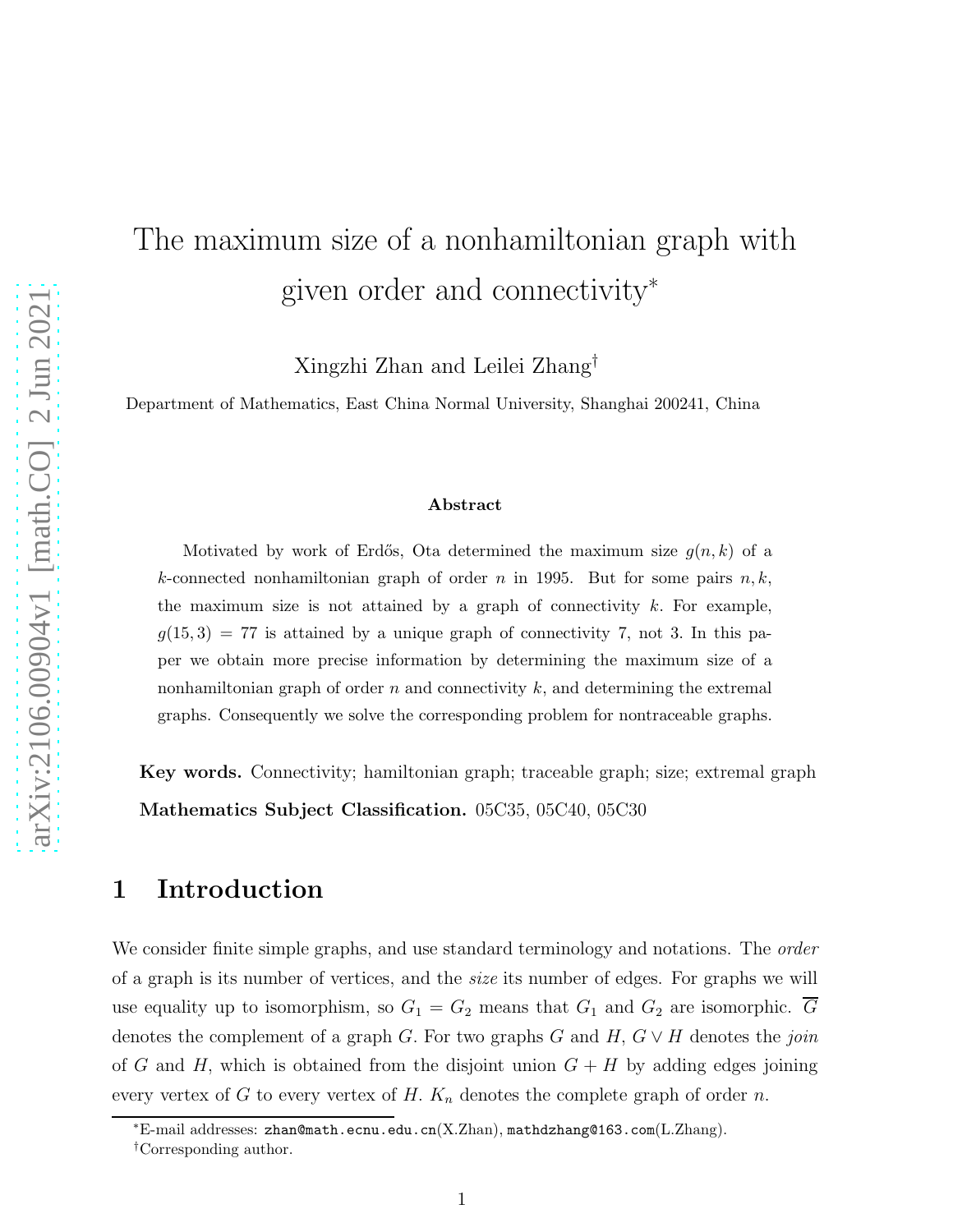One way to understand hamiltonian graphs is to investigate nonhamiltonian graphs. In 1961 Ore [8] determined the maximum size of a nonhamiltonian graph with a given order and also determined the extremal graphs.

**Lemma 1.** (Ore  $[8]$ ) The maximum size of a nonhamiltonian graph of order n is  $\binom{n-1}{2}$  $\binom{-1}{2}+1$  and this size is attained by a graph G if and only if  $G=K_1\vee (K_{n-2}+K_1)$  or  $G = K_2 \vee \overline{K_3}.$ 

Bondy [1] gave a new proof of Lemma 1. It is natural to ask the same question by putting constraints on the graphs. In 1962 Erdős [6] determined the maximum size of a nonhamiltonian graph of order n and minimum degree at least  $k$ , while in 1995 Ota [9] determined the maximum size  $g(n, k)$  of a k-connected nonhamiltonian graph of order n. But for some pairs  $n, k$ , the maximum size is not attained by a graph of connectivity k. For example,  $g(15,3) = 77$  is attained by a unique graph of connectivity 7, not 3.

In this paper we obtain more precise information by determining the maximum size of a nonhamiltonian graph of order  $n$  and connectivity  $k$ , and determining the extremal graphs, from which Ota's result can be deduced. Consequently we solve the corresponding problem for nontraceable graphs.

#### 2 Main results

Denote by  $V(G)$  and  $E(G)$  the vertex set and edge set of a graph G respectively. For  $S \subseteq V(G)$ , we denote by  $G[S]$  the subgraph of G induced by S. deg(v) denotes the degree of a vertex v, and  $\delta(G)$  denotes the minimum degree of a graph G. Let  $K_{s,t}$  denote the complete bipartite graph on s and t vertices.

We denote by  $\kappa(G)$  and  $\alpha(G)$  the connectivity and independence number of a graph G respectively.

We will need the following lemmas.

**Lemma 2.** (Chvátal [4]) Let G be a graph with degree sequence  $d_1 \leq d_2 \leq \cdots \leq d_n$ where  $n \geq 3$ . If there is no integer k with  $1 \leq k < n/2$  such that  $d_k \leq k$  and  $d_{n-k} < n-k$ , then G is hamiltonian.

Lemma 2 can also be found in [3, p.488].

**Lemma 3.** (Chvátal-Erdős [5]) Let G be a graph of order at least three. If  $\kappa(G) \geq$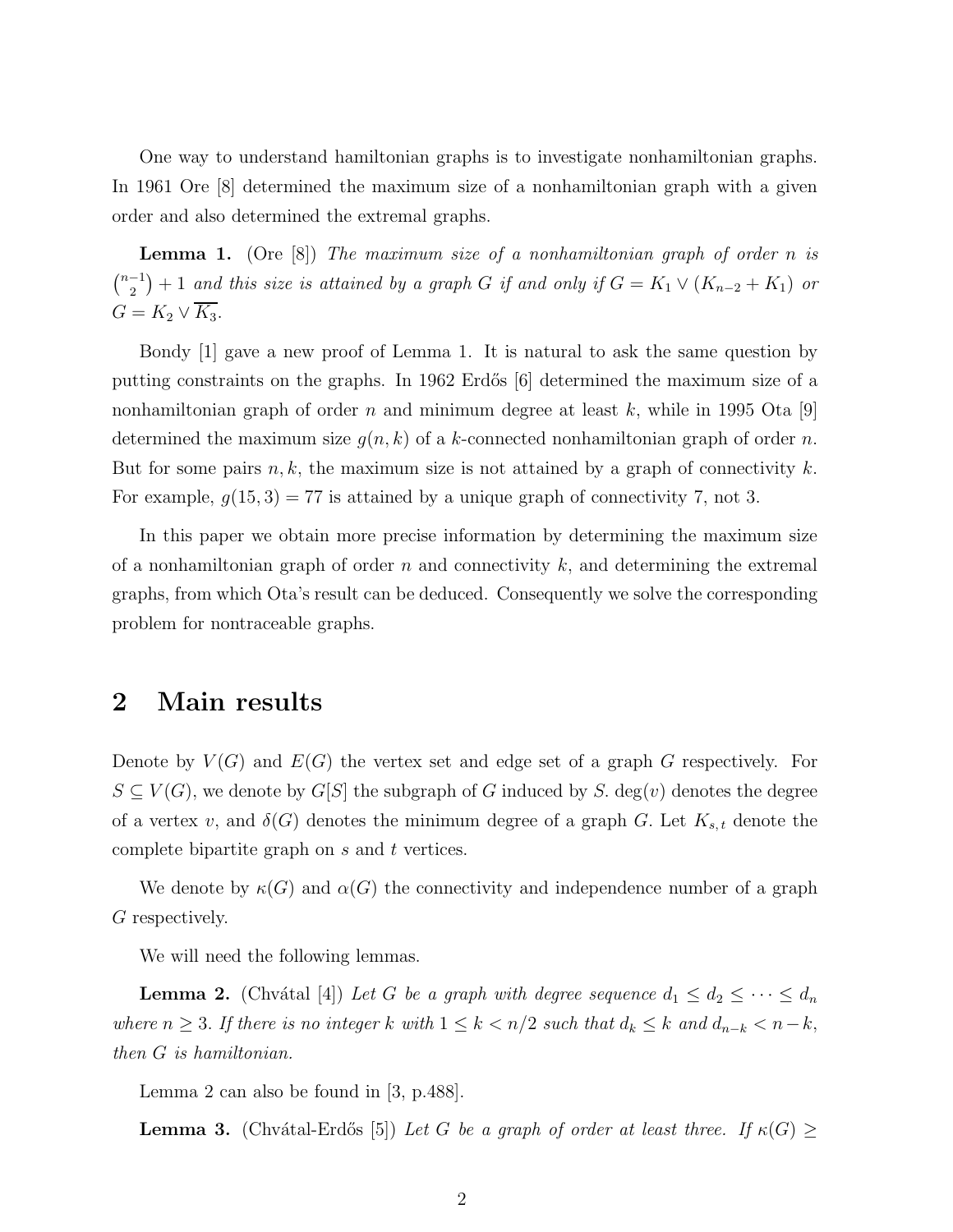$\alpha(G)$ , then G is hamiltonian.

Lemma 3 can also be found in [3, p.488] and [10, p.292].

Given a graph G and a positive integer s with  $s \leq \alpha(G)$ , denote

$$
\sigma_s(G) = \min \left\{ \left. \sum_{v \in T} \deg(v) \right| T \subseteq V(G) \text{ is an independent set and } |T| = s \right\}.
$$

The following result is a special case of Ota's theorem.

**Lemma 4.** (Ota [9, Theorem 1]) Let G be a k-connected graph of order n where  $2 \leq k < \alpha(G)$ . If for every integer p with  $k \leq p \leq \alpha(G)-1$  we have  $\sigma_{p+1}(G) \geq n+p^2-p$ , then G is hamiltonian.

A bipartite graph with partite sets X and Y is called *balanced* if  $|X| = |Y|$ . For  $n \geq 3$ , we denote by  $K_{n,n-2}+4e$  the bipartite graph obtained from  $K_{n,n-2}$  by adding two vertices which are adjacent to two common vertices of degree  $n - 2$ .

**Lemma 5.** (Liu-Shiu-Xue [7]) Given an integer  $n \geq 4$ , let  $\Omega(n)$  denote the set of all nonhamiltonian balanced bipartite graphs of order 2n with minimum degree at least 2, and let  $\Omega(3)$  denote the set of all nonhamiltonian balanced bipartite graphs of order 6. Then for any  $n \geq 3$ , the maximum size of a graph in  $\Omega(n)$  is  $n^2 - 2n + 4$  and this maximum size is uniquely attained by the graph  $K_{n, n-2} + 4e$ .

The case  $n \geq 4$  of Lemma 5 is proved in [7, p.257] and the case  $n = 3$  can be verified easily. We will use this lemma with all  $n \geq 3$  cases.

**Lemma 6.** (Bondy [2]) Let G be a graph of order n with degree sequence  $d_1 \leq$  $d_2 \leq \cdots \leq d_n$  and let k be an integer with  $0 \leq k \leq n-2$ . If for each integer j with  $1 \leq j \leq n-1-d_{n-k}$  we have  $d_j \geq j+k$ , then G is  $(k+1)$ -connected.

**Lemma 7.** Let  $G = K_s \vee \overline{K_t}$  or  $G = K_s \vee (K_2 + \overline{K_t})$  where  $t \geq 2$  in both cases, and let  $F \subseteq E(G)$  with  $|F| = f \leq s$ . Then  $\kappa(G - F) \geq s - f$ , with equality if and only if all the edges in  $F$  are incident to one common vertex in  $K_t$ .

**Proof.** We prove the case when  $G = K_s \vee K_t$ . The case when  $G = K_s \vee (K_2 + K_t)$ can be proved similarly.

It is easy to see that  $\kappa(G) = s$ . Since deleting one edge reduces the connectivity by at most one [10, p.169], we have  $\kappa(G - F) \geq s - f$ .

Next we use induction on  $f$  to prove the equality condition. First consider the case  $f = 1$ . Let  $e \in E(G)$ . It is easy to check that  $\kappa(G - e) = s - 1$  if and only if e has one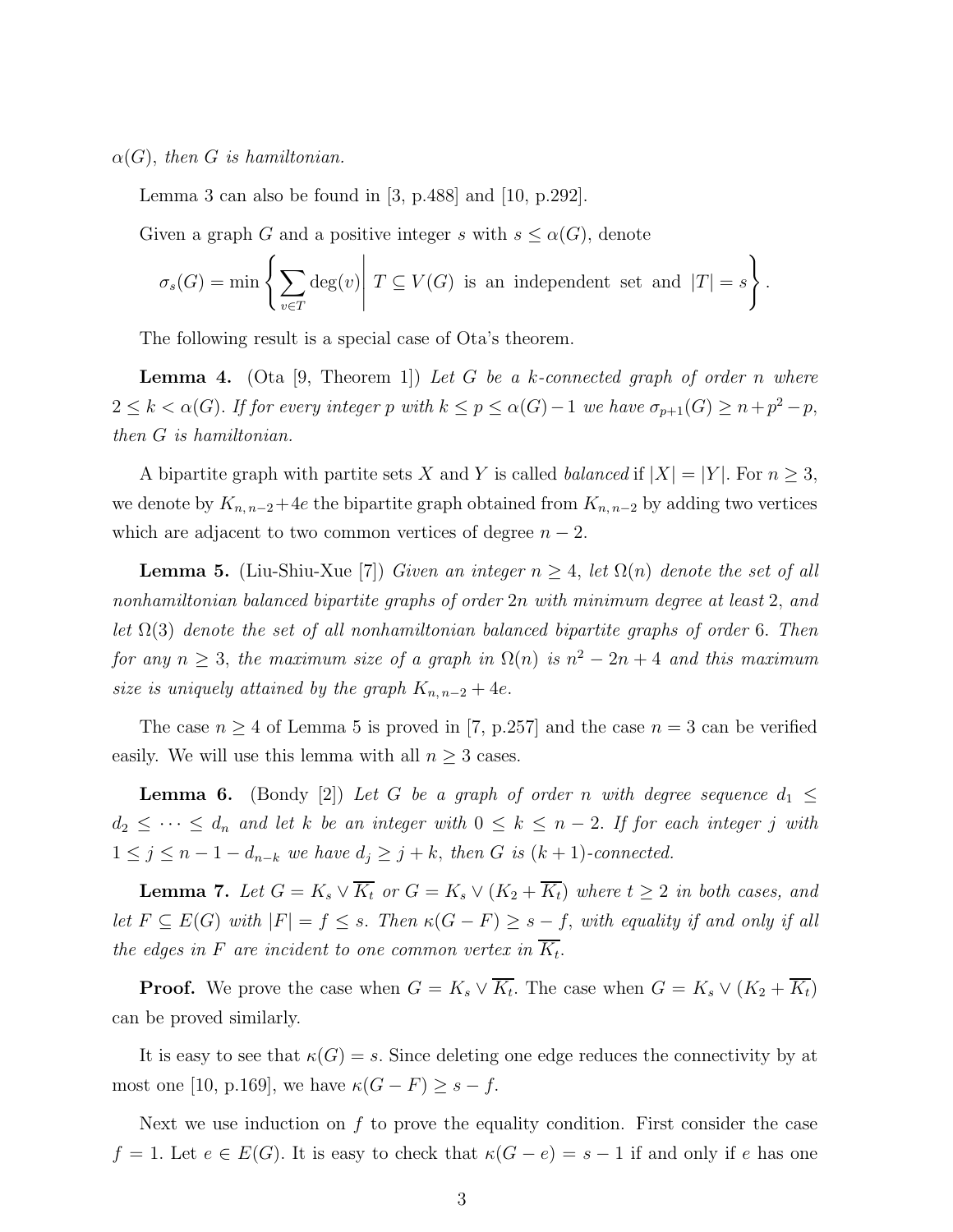endpoint in  $K_s$  and the other endpoint in  $K_t$ . Now let  $F \subseteq E(G)$  with  $|F| = f \geq 2$  and suppose that for any  $A \subseteq E(G)$  with  $|A| = f - 1$ ,  $\kappa(G - A) = s - (f - 1)$  if and only if all the edges in  $A$  are incident to one common vertex in  $K_t$ .

If all edges in  $F$  are incident to one common vertex in  $K_t$ , it is easy to verify that  $\kappa(G - F) = s - f$ . Conversely, suppose  $\kappa(G - F) = s - f$ . Let  $F = \{e_1, e_2, \ldots, e_f\}$  and denote  $F' = F \setminus \{e_f\}$ . Then  $\kappa(G - F') = s - f + 1$ . By the induction hypothesis, the edges  $e_1, \ldots, e_{f-1}$  are incident to one common vertex w in  $\overline{K_t}$ . The degree sequence of  $G - F'$  is

$$
s-f+1, \underbrace{s, \ldots, s}_{t-1}, \underbrace{n-2, \ldots, n-2}_{f-1}, \underbrace{n-1, \ldots, n-1}_{s-f+1}
$$

where  $n = s+t$  and  $s-f+1 = \deg(w)$ . We assert that  $e_f$  is incident to w and consequently all the edges in  $F$  are incident to one common vertex in  $K_t$ . Let the degree sequence of  $G - F$  be  $d_1 \leq \cdots \leq d_n$ . By the above degree sequence of  $G - F'$  we deduce that  $d_{n-s+f} \geq n-2$ . Thus  $n-1-d_{n-s+f} \leq 1$ . If  $e_f$  is not incident to w, then we would have  $d_1 = s - f + 1 = 1 + (s - f)$ . By Lemma 6,  $G - F$  is  $(s - f + 1)$ -connected, contradicting the assumption  $\kappa(G - F) = s - f$ . This proves that  $e_f$  is incident to w.  $\Box$ 

**Notation 1.**  $e(G)$  denotes the size of a graph G.

**Notation 2.** For positive integers n and k with n odd and  $n \geq 2k + 1$ ,  $G_1(n, k)$ denotes the graph obtained from  $K_{(n-1)/2} \vee \overline{K_{(n+1)/2}}$  by deleting  $(n-1)/2 - k$  edges that are incident to one common vertex in  $\overline{K_{(n+1)/2}}$ ; for positive integers n and k with n even and  $n \geq 2k + 2$ ,  $G_2(n, k)$  denotes the graph obtained from  $K_{(n-2)/2} \vee (K_2 + \overline{K_{(n-2)/2}})$  by deleting  $(n-2)/2 - k$  edges that are incident to one common vertex in  $\overline{K_{(n-2)/2}}$ .

Note that by Dirac's theorem [3, p.485], for the existence of a nonhamiltonian graph of order n and connectivity k we necessarily have  $n \geq 2k + 1$ . Now we are ready to state and prove the main result.

**Theorem 8.** Let  $f(n, k)$  denote the maximum size of a nonhamiltonian graph of order n and connectivity k. Then

$$
f(n,k) = \begin{cases} {n-k \choose 2} + k^2 & \text{if } n \text{ is odd and } n \ge 6k - 5 \text{ or } n \text{ is even and } n \ge 6k - 8, \\ \frac{3n^2 - 8n + 5}{8} + k & \text{if } n \text{ is odd and } 2k + 1 \le n \le 6k - 7, \\ \frac{3n^2 - 10n + 16}{8} + k & \text{if } n \text{ is even and } 2k + 2 \le n \le 6k - 10. \end{cases}
$$

If  $n = 6k - 5$ , then  $f(n, k)$  is attained by a graph G if and only if  $G = K_k \vee (K_{n-2k} + \overline{K_k})$ or  $G = G_1(n, k)$ . If  $n = 6k - 8$ , then  $f(n, k)$  is attained by a graph G if and only if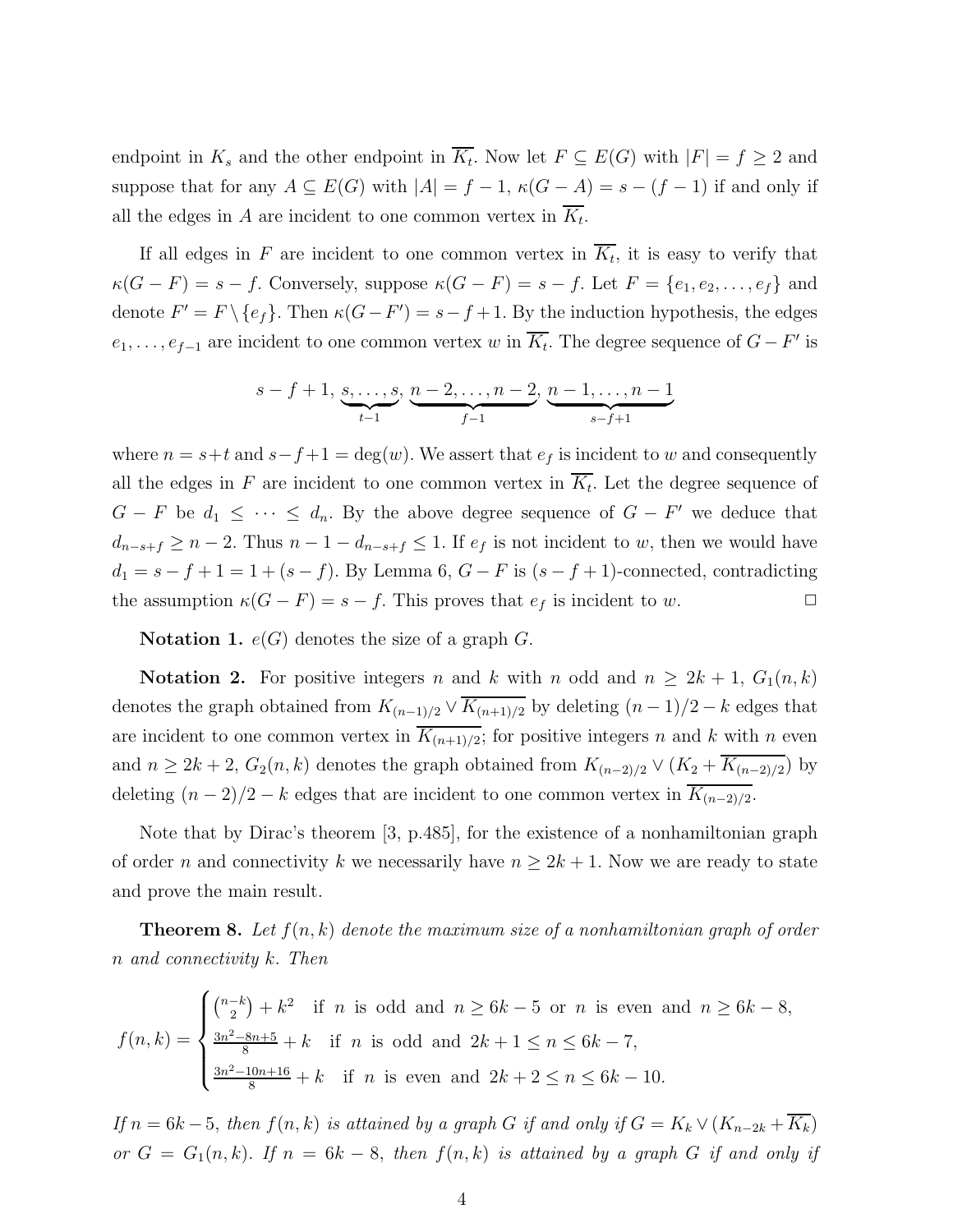$G = K_k \vee (K_{n-2k} + \overline{K_k})$  or  $G = G_2(n,k)$ . If n is odd and  $n \geq 6k-3$  or n is even and  $n \geq 6k - 6$ , then  $f(n, k)$  is attained by a graph G if and only if  $G = K_k \vee (K_{n-2k} + \overline{K_k})$ . If n is odd and  $2k + 1 \le n \le 6k - 7$ , then  $f(n, k)$  is attained by a graph H if and only if  $H = G_1(n, k)$ . If n is even and  $2k + 2 \le n \le 6k - 10$ , then  $f(n, k)$  is attained by a graph Z if and only if  $Z = G_2(n, k)$ .

**Proof.** The case  $k = 1$  of Theorem 8 follows from Lemma 1. Note that the extremal graph  $K_2 \vee \overline{K_3}$  of order 5 in Lemma 1 has connectivity 2 and hence it should be excluded.

Next suppose  $k \geq 2$ . It is easy to verify that the extremal graphs stated in Theorem 8 are nonhamiltonian graphs of order n and connectivity k with size  $f(n, k)$ . They are nonhamiltonian since any hamiltonian graph must be tough [3, pp.472-473]. Thus it remains to show that  $f(n, k)$  is an upper bound on the size and it can only be attained by these extremal graphs.

Let  $Q$  be a nonhamiltonian graph of order n and connectivity k with degree sequence  $d_1 \leq d_2 \leq \cdots \leq d_n$ . By Lemma 3,  $k < \alpha(Q)$  and by Lemma 4, there exists an integer p with  $k \leq p \leq \alpha(Q) - 1$  such that  $\sigma_{p+1}(Q) \leq n + p^2 - p - 1$ . Let S be an independent set of Q with cardinality  $p+1$  whose degree sum is  $\sigma_{p+1}(Q)$ . Then  $e(Q[V(Q) \setminus S]) \leq {n-p-1 \choose 2}$  $\binom{p-1}{2}$ . We distinguish four cases.

Case 1. *n* is odd and  $n \geq 6k - 5$ .

Subcase 1.1.  $p \leq (n-3)/2$ .

The conditions  $p \le (n-3)/2$  and  $n \ge 6k-5$  imply  $3p+3k+1 < 2n$ . This, together with the condition  $p \ge k$ , yields  $(p - k)(3p + 3k + 1 - 2n) \le 0$ . It follows that

$$
e(Q) \le n + p^2 - p - 1 + \binom{n - p - 1}{2} \le \binom{n - k}{2} + k^2 \tag{1}
$$

and equality holds in the second inequality in (1) if and only if  $p = k$ .

Now suppose that Q has size  $\binom{n-k}{2}$  $\binom{-k}{2} + k^2$ . Then  $p = k$ , S has cardinality  $k + 1$  and degree sum  $n + k^2 - k - 1$ , and  $V(Q) \setminus S$  is a clique. Since  $k + 1 < (n + 1)/2$ , we have  $d_{(n+1)/2} \geq n - k - 2$ . By Lemma 2, there exists i with  $i \langle n/2 \rangle$  such that  $d_i \leq i$  and  $d_{n-i} \leq n-i-1$ . Since n is odd, the condition  $i < n/2$  means  $i \leq (n-1)/2$ . We have

$$
e(Q) = {n-k \choose 2} + k^2 \leq [i^2 + (n-2i)(n-i-1) + i(n-1)]/2,
$$
 (2)

where the inequality is equivalent to  $(i-k)(2n-3i-3k-1) \le 0$ . Since  $i \ge d_i \ge \delta(Q) \ge k$ , we obtain  $i = k$  or  $n \leq (3i + 3k + 1)/2$ .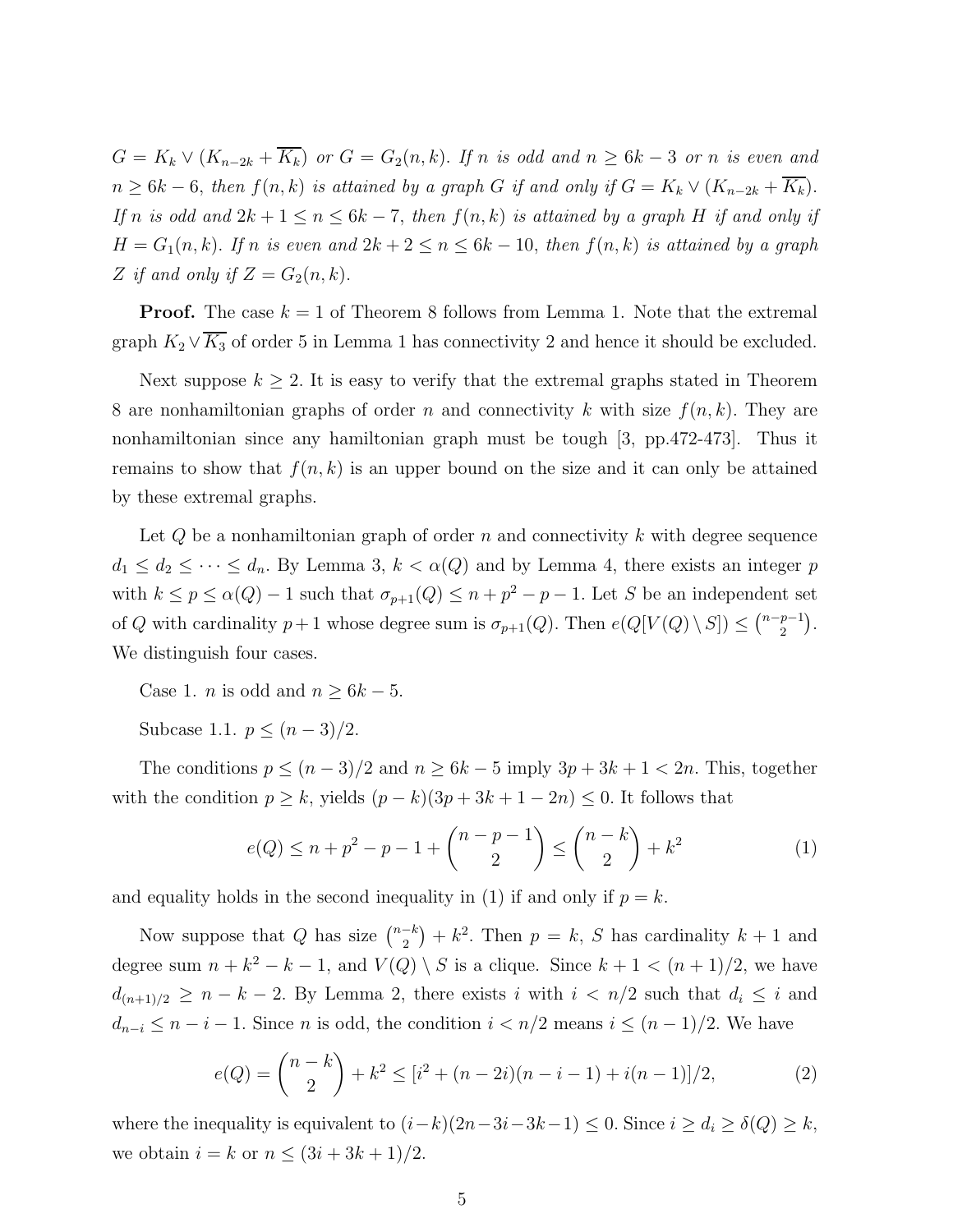If  $i = k$ , equality holds in (2) and hence the degree sequence of Q is

$$
\underbrace{k,\ldots,k}_{k},\underbrace{n-k-1,\ldots,n-k-1}_{n-2k},\underbrace{n-1,\ldots,n-1}_{k},
$$

implying that  $Q = K_k \vee (K_{n-2k} + \overline{K_k}).$ 

Now suppose  $i \neq k$ . Then we have  $n \leq (3i + 3k + 1)/2$ . If  $i \leq (n-3)/2$ , then  $n \leq 6k - 7$ , contradicting our assumption  $n \geq 6k - 5$ . Thus  $i = (n - 1)/2$ . We have  $n-k-2 \leq d_{(n+1)/2} \leq (n-1)/2$ . Hence  $6k-5 \leq n \leq 2k+3$ , which, together with the condition  $k \geq 2$ , yields  $k = 2$  and  $n = 7$ . It is easy to check that there are exactly four graphs of order 7 and size 14 with  $d_4 = 3$ , among which  $G_1(7, 2)$  is the only graph that is nonhamiltonian with connectivity 2. Hence  $Q = G_1(7, 2)$ .

Subcase 1.2.  $p \ge (n-1)/2$ .

Clearly Q is a spanning subgraph of  $R = K_{n-p-1} \vee \overline{K_{p+1}}$ . If  $p \ge (n+1)/2$ , then

$$
e(Q) \le \binom{n-p-1}{2} + (n-p-1)(p+1) < \binom{n-k}{2} + k^2
$$

where the second inequality follows from the condition  $n \geq 6k - 5$ . If  $p = (n - 1)/2$ , we have  $\kappa(R) = n - p - 1 > k$ . Let  $F \subseteq E(R)$  such that  $Q = R - F$ . Since  $\kappa(Q) = k$ , by Lemma 7 we have  $|F| \ge n - p - 1 - k$ . Thus

$$
e(Q) \le \binom{n-p-1}{2} + (n-p-1)(p+1) - (n-p-1-k) \le \binom{n-k}{2} + k^2 \tag{3}
$$

and equality holds in the second inequality of (3) if and only if  $n = 6k - 5$ .

Suppose  $e(Q) = \binom{n-k}{2}$  $\binom{-k}{2} + k^2$ . Then  $n = 6k - 5$  and  $|F| = n - p - 1 - k$ . By Lemma 7, all the edges in F are incident to one common vertex in  $\overline{K_{p+1}}$ . Since  $p = (n-1)/2$ , we have  $n - p - 1 = (n - 1)/2$ ,  $p + 1 = (n + 1)/2$  and  $|F| = (n - 1)/2 - k$ . It follows that  $Q = G_1(n, k).$ 

Case 2. *n* is odd and  $2k + 1 \le n \le 6k - 7$ .

Subcase 2.1.  $k \leq p < (n-1)/2$ .

We have

$$
e(Q) \le n + p^2 - p - 1 + \binom{n - p - 1}{2} < \frac{3n^2 - 8n + 5}{8} + k.
$$

Subcase 2.2.  $p = (n-1)/2$ .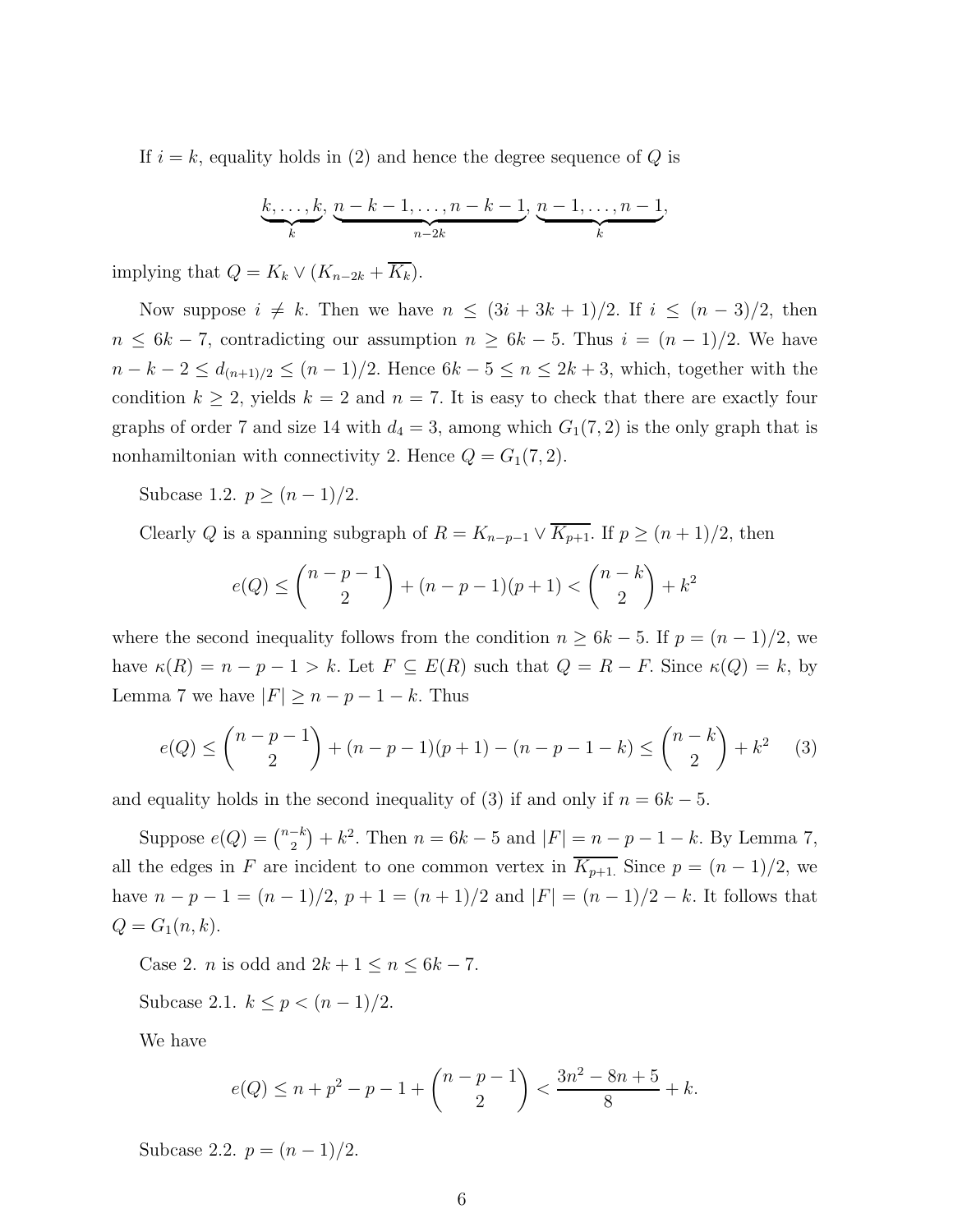In this case Q is a spanning subgraph of  $K_p \vee \overline{K_{p+1}}$ . Since  $\kappa(Q) = k$ , by Lemma 7 we obtain

$$
e(Q) \le \binom{p}{2} + p(p+1) - (p-k) = \frac{3n^2 - 8n + 5}{8} + k
$$

and equality holds if and only if  $Q = G_1(n, k)$ .

Subcase 2.3.  $p > (n-1)/2$ .

In this case Q is a spanning subgraph of  $K_{n-p-1} \vee \overline{K_{p+1}}$ . Then

$$
e(Q) \le {n-p-1 \choose 2} + (n-p-1)(p+1) < \frac{3n^2 - 8n + 5}{8} + k,
$$

where we have used the condition  $n \leq 2p - 1$ .

Case 3. *n* is even and  $n \geq 6k - 8$ .

Subcase 3.1.  $p < (n-2)/2$ .

The assumptions imply  $3p + 3k + 1 - 2n < 0$ . We have

$$
e(Q) \le n + p^2 - p - 1 + \binom{n - p - 1}{2} \le \binom{n - k}{2} + k^2 \tag{4}
$$

where the second inequality is equivalent to

$$
(p-k)(3p+3k+1-2n) \le 0.
$$

Thus equality holds in the second inequality in (4) if and only if  $p = k$ .

Suppose  $e(Q) = \binom{n-k}{2}$  $\binom{-k}{2} + k^2$ . Then  $p = k$  and Q has a clique of cardinality  $n - p - 1$ and an independent set of cardinality  $p+1$  whose degree sum equals  $n+p^2-p-1$ . Also  $d_{(n+2)/2} \geq n-k-2$ . By Lemma 2, there exists  $i < n/2$  such that  $d_i \leq i$  and  $d_{n-i} \leq n-i-1$ . We have

$$
e(Q) = {n-k \choose 2} + k^2 \leq [i^2 + (n-2i)(n-i-1) + i(n-1)]/2,
$$

where the inequality is equivalent to

$$
(i - k)(2n - 3i - 3k - 1) \le 0.
$$
\n(5)

Note that  $i \geq k$  since  $i \geq d_i \geq \delta(Q) \geq k$ . If  $i = k$ , then the degree sequence of Q is

$$
\underbrace{k,\ldots,k}_{k},\underbrace{n-k-1,\ldots,n-k-1}_{n-2k},\underbrace{n-1,\ldots,n-1}_{k},
$$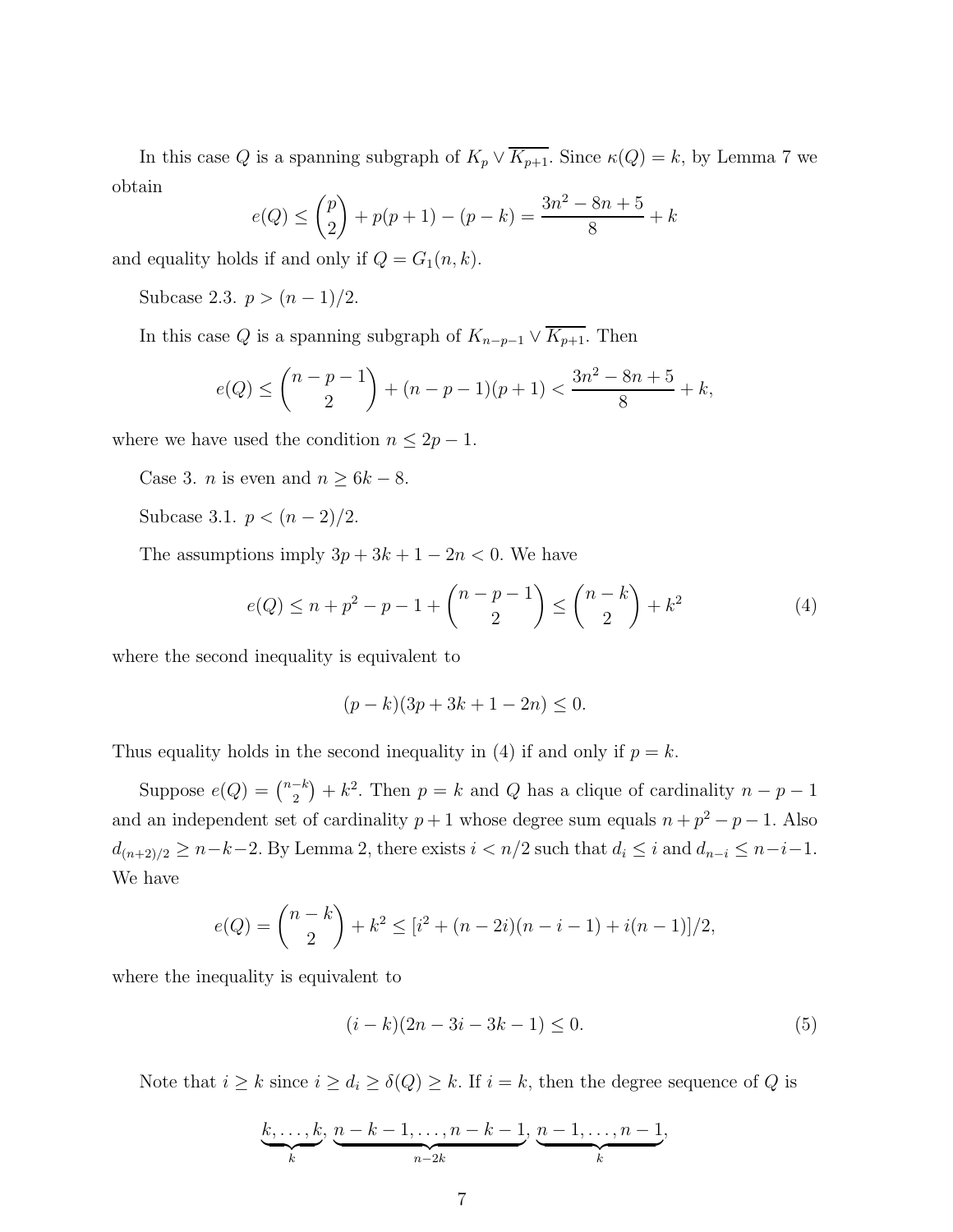implying  $Q = K_k \vee (K_{n-2k} + \overline{K_k}).$ 

Next suppose  $i \neq k$ . Then the inequality (5) implies  $2n-3i-3k-1 \leq 0$ . If  $i \leq (n-4)/2$ , we deduce that  $n \leq 6k - 10$ , a contradiction. Hence  $i = (n-2)/2$ . Now the conditions  $d_{n-i}$  ≤  $n-i-1$  and  $d_{(n+2)/2}$  ≥  $n-k-2$  yield  $n-k-2$  ≤  $d_{(n+2)/2}$  ≤  $n/2$ . Thus  $6k - 8 \le n \le 2k + 4$ . It follows that  $k = 2$  and  $4 \le n \le 8$  or  $k = 3$  and  $10 \le n \le 10$ . The possibility  $n = 4$  contradicts  $k < n/2$  and  $n = 6$  contradicts  $i \neq k$ . Only the two pairs  $(k, n) = (2, 8), (3, 10)$  can occur.

If  $k = 2$  and  $n = 8$ , by the conditions  $n = 8$ ,  $e = 19$ ,  $d_5 = 4$  and being nonhamiltonian we deduce that  $Q = K_3 \vee (K_2 + \overline{K_3})$ ; if  $k = 3$  and  $n = 10$ , the conditions  $n = 10$ ,  $e(Q) = 30, k = 3, d_6 = 5$  and being nonhamiltonian force  $Q = G_2(10, 3)$ .

Subcase 3.2.  $p = (n-2)/2$ .

Clearly  $\alpha(Q) \geq p + 1$ . We further distinguish two cases.

If  $\alpha(Q) \geq p+2$ , then Q is a spanning subgraph of  $K_p \vee \overline{K_{p+2}}$ . By Lemma 7 we have

$$
e(Q) \le \binom{p}{2} + p(p+2) - (p-k) < \binom{n-k}{2} + k^2. \tag{6}
$$

The second inequality in (6) is equivalent to  $p^2 + (5 - 4k)p + 3k^2 - 5k + 2 > 0$  which is guaranteed by  $p = (n-2)/2 \geq 3k - 5$ .

If  $\alpha(Q) = p + 1$ , then Q is a spanning subgraph of  $K_{p+1} \vee \overline{K_{p+1}}$ . Let Q' denote the graph obtained from Q by deleting all the edges in  $K_{p+1}$ . Then  $Q'$  is a nonhamiltonian balanced bipartite graph. There are two cases.

(a) Suppose  $n \ge 8$  and  $\delta(Q') \ge 2$  or  $n = 6$ . By Lemma 5,  $e(Q') \le (p+1)^2 - 2(p+1) + 4 =$  $p^2 + 3$ . Hence

$$
e(Q) \le \binom{p+1}{2} + p^2 + 3 \le \binom{n-k}{2} + k^2. \tag{7}
$$

The second inequality in (7) is equivalent to

$$
p^2 + (5 - 4k)p + 3k^2 - 3k - 4 \ge 0
$$
\n(8)

which is implied by the condition  $p \geq 3k - 5$ . Equality holds in (8) if and only if  $k = 2$ and  $p = 2$ , i.e.,  $Q'$  is the extremal graph of order 6 defined in Lemma 5. Hence Q has size  $\binom{n-k}{0}$  $\binom{-k}{2} + k^2$  if and only if  $Q = K_2 \vee (K_2 + \overline{K_2}).$ 

(b) Now suppose  $n \geq 8$  and  $\delta(Q') \leq 1$ . Let  $x \in V(Q')$  with  $\deg_{Q'}(x) = \delta(Q')$ . Starting with the structure  $K_{p+1} \vee \overline{K_{p+1}}$ , we deduce that x lies in  $K_{p+1}$ , since  $\delta(Q) \geq 2$ . In this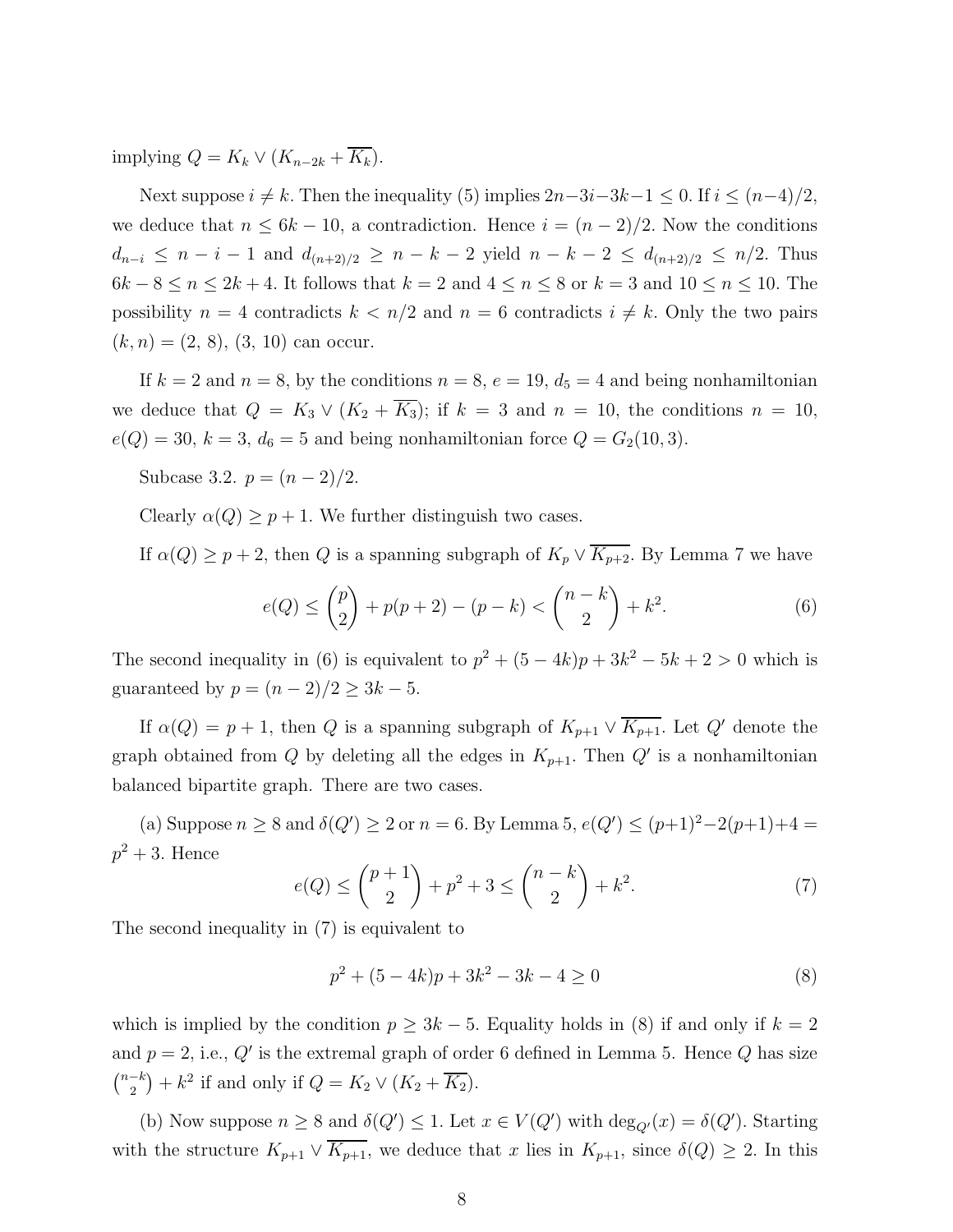case Q is a spanning subgraph of  $K_p \vee (K_2 + \overline{K_p})$ . By Lemma 7 and using the fact that  $p \geq 3k - 5$  we have

$$
e(Q) \le \binom{p+2}{2} + p^2 - (p-k) \le \binom{n-k}{2} + k^2. \tag{9}
$$

Equality in the second inequality in (9) holds if and only if  $p = 3k-5$ ; i.e,  $n = 6k-8$ . Thus by (9) and Lemma 7, Q has size  $\binom{n-k}{2}$  $\binom{-k}{2} + k^2$  if and only if  $Q = G_2(n, k)$  with  $n = 6k - 8$ .

Subcase 3.3.  $p > (n-2)/2$ .

Q is a spanning subgraph of  $K_{n-p-1} \vee \overline{K_{p+1}}$ . If  $p = n/2$ , we have  $n - p - 1 \geq k$ . By Lemma 7

$$
e(Q) \le \binom{n-p-1}{2} + (n-p-1)(p+1) - (n-p-1-k) < \binom{n-k}{2} + k^2. \tag{10}
$$

The second inequality in (10) is equivalent to  $p^2 + (3 - 4k)p + 3k^2 - k - 2 > 0$ , which is implied by  $p = n/2 \geq 3k - 4$ .

If  $p \ge (n+2)/2$ , we have

$$
e(Q) \le \binom{n-p-1}{2} + (n-p-1)(p+1) < \binom{n-k}{2} + k^2. \tag{11}
$$

The second inequality in (11) is equivalent to  $p^2 + p + 3k^2 + k - 2nk > 0$ . To prove this inequality it suffices to show  $p^2 + (1 - 4k)p + 3k^2 + 5k > 0$ , which is implied by  $p \ge (n+2)/2 \ge 3k-3.$ 

Case 4. *n* is even and  $2k + 2 \le n \le 6k - 10$ .

Denote  $m = (n-2)/2$ . Then  $3 \le k \le m$ . We distinguish three subcases.

Subcase 4.1.  $p < m$ .

We have

$$
e(Q) \le \binom{n-p-1}{2} + n + p^2 - p - 1 < \frac{3n^2 - 10n + 16}{8} + k. \tag{12}
$$

The second inequality in (12) is equivalent to  $3p^2 - (4m+3)p + m^2 + 5m - 2k < 0$ , which is implied by the conditions  $k \le p < m \le 3k - 6$ .

Subcase 4.2.  $p = m$ .

If  $\alpha(Q) \geq p+2$ , then Q is a spanning subgraph of  $K_p \vee \overline{K_{p+2}}$ . Recall that  $p \geq k$ . By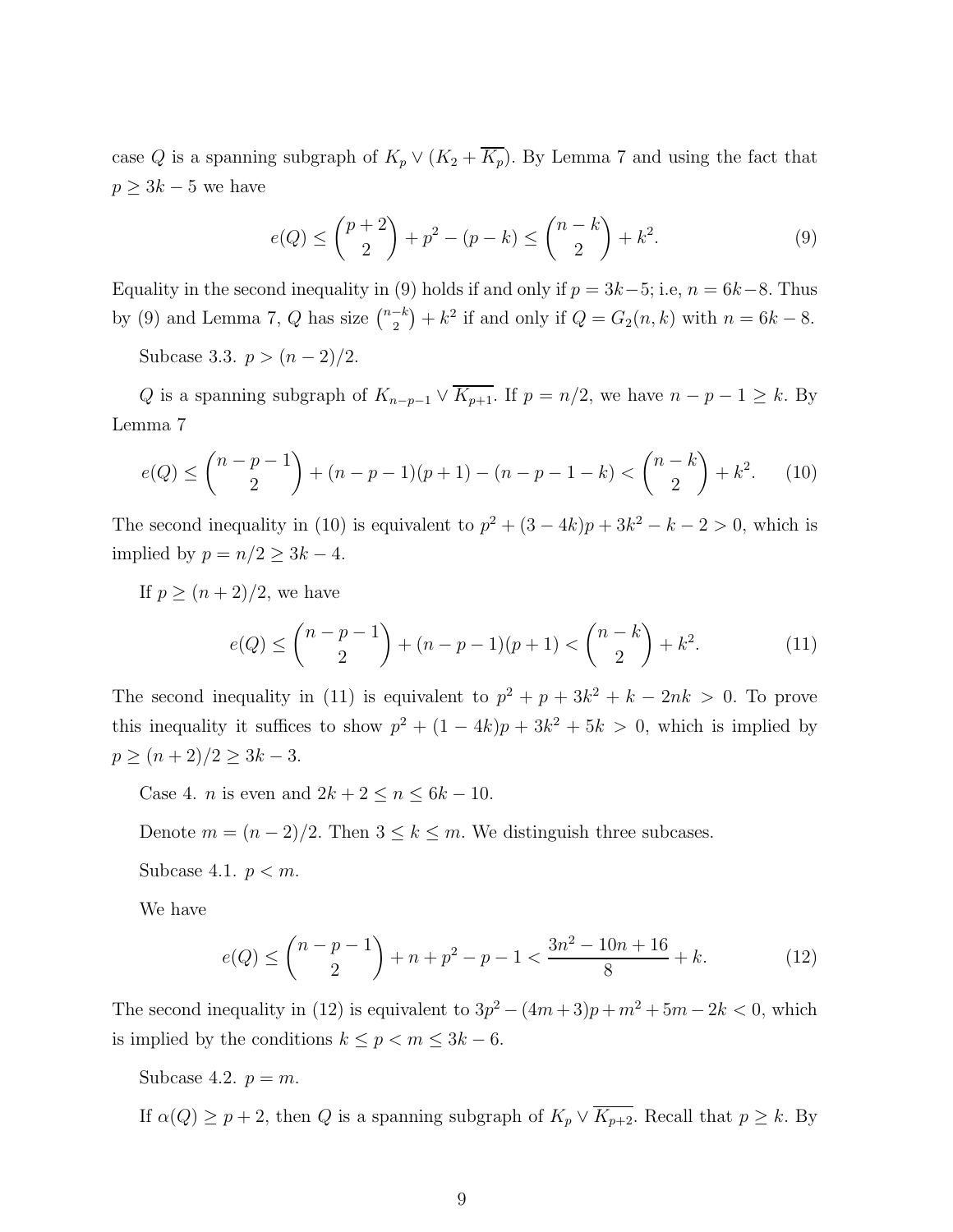Lemma 7 we have

$$
e(Q) \le {p \choose 2} + p(p+2) - (p-k) = (3p^2 + p + 2k)/2 < (3p^2 + p + 2k)/2 + 1
$$
  
= 
$$
\frac{3n^2 - 10n + 16}{8} + k.
$$

Now suppose  $\alpha(Q) = p + 1$ . Then Q is a spanning subgraph of  $K_{p+1} \vee \overline{K_{p+1}}$ . Define the graph  $Q'$  as in Subcase 3.2 above.

If  $\delta(Q') \geq 2$ , by Lemma 5 we have  $e(Q') \leq p^2 + 3$ . Hence

$$
e(Q) \le {p+1 \choose 2} + p^2 + 3 < \frac{3n^2 - 10n + 16}{8} + k.
$$

If  $\delta(Q') \leq 1$ , then Q is a spanning subgraph of  $K_p \vee (K_2 + \overline{K_p})$ . By Lemma 7 we obtain

$$
e(Q) \le {p+2 \choose 2} + p^2 - (p-k) = \frac{3n^2 - 10n + 16}{8} + k
$$

and equality holds if and only if  $Q = G_2(n, k)$ .

Subcase 4.3.  $p > m$ .

Q is a spanning subgraph of  $K_{n-p-1} \vee \overline{K_{p+1}}$ . We further distinguish two cases.

(a)  $p = m + 1$ . Now the conditions  $2k + 2 \le n$  and  $p = m + 1 = n/2$  imply  $n - p - 1 =$  $(n-2)/2 \geq k$ . By Lemma 7, we have

$$
e(Q) \le {n-p-1 \choose 2} + (n-p-1)(p+1) - (n-p-1-k) < \frac{3n^2 - 10n + 16}{8} + k
$$

where the second inequality is equivalent to  $4p^2 - n^2 + 2n - 4p + 8 > 0$  which holds, since  $n = 2p$ .

(b)  $p \ge m + 2$ . In this case the following rough estimate suffices:

$$
e(Q) \le {n-p-1 \choose 2} + (n-p-1)(p+1) < \frac{3n^2 - 10n + 16}{8} + k. \tag{13}
$$

The second inequality in (13) is equivalent to  $4p^2 + 4p - n^2 - 6n + 8k + 16 > 0$ , which holds, since  $n \leq 2p - 2$ . This completes the proof.  $\Box$ 

The following corollary follows from Theorem 8 immediately.

**Corollary 9.** Let  $f(n, k)$  be defined as in Theorem 8. If G is a graph of order n and connectivity k with size larger than  $f(n, k)$ , then G is hamiltonian.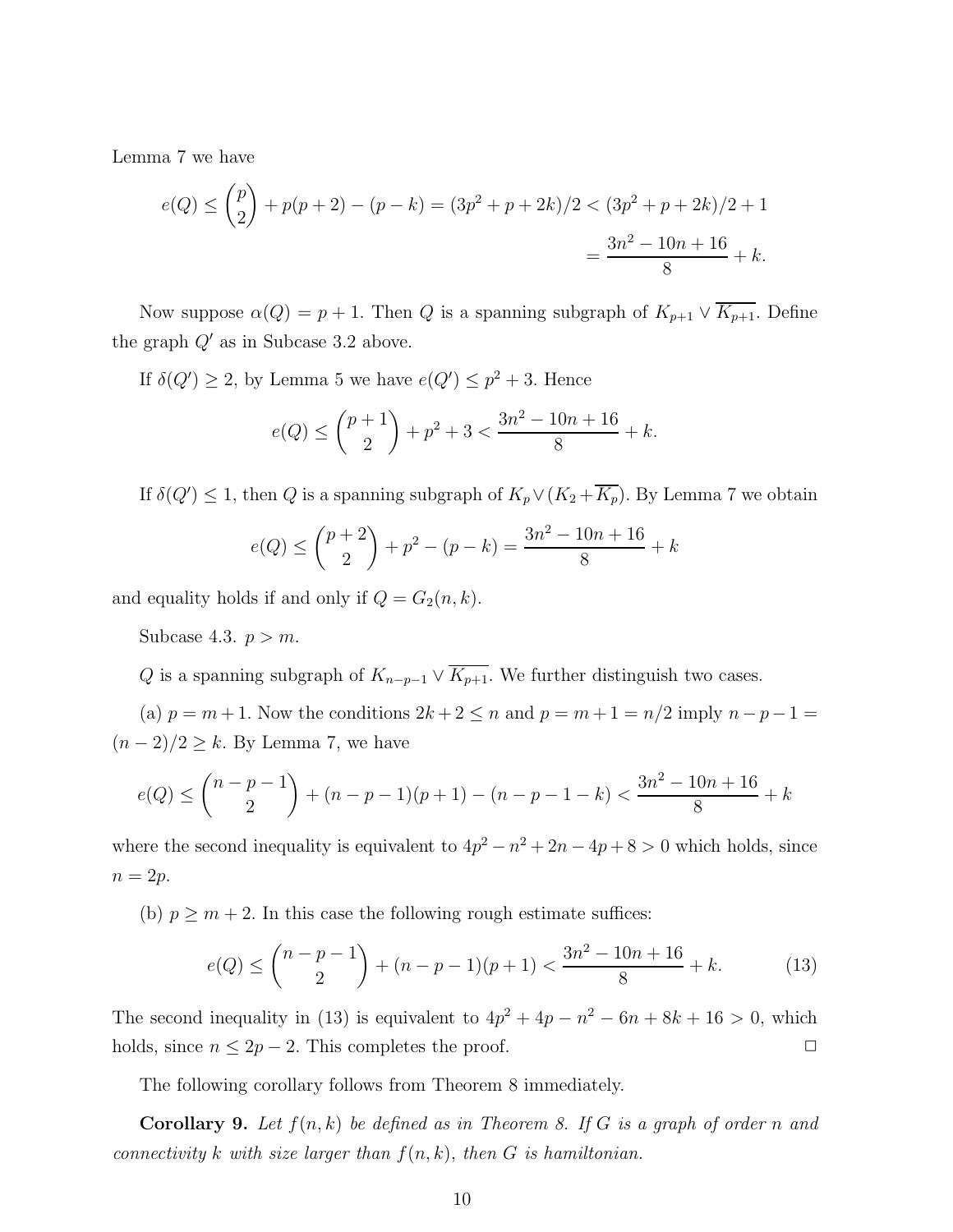Next we use Theorem 8 to deduce Ota's result.

**Corollary 10.** (Ota [9, p.209]) The maximum size of a k-connected nonhamiltonian graph of order n is

$$
\max\left\{ \binom{n-k}{2} + k^2, \left( \frac{\lfloor (n+2)/2 \rfloor}{2} \right) + \left( \frac{n-1}{2} \right)^2 \right\}.
$$
 (14)

**Proof.** Denote the number in (14) by M. Let  $f(n, c)$  be defined as in Theorem 8. It is easy to verify that

$$
\max\{f(n,c)|\ k\leq c
$$

and the result follows.  $\Box$ 

A graph is traceable if it contains a Hamilton path; otherwise it is nontraceable. Next we turn to nontraceable graphs.

The following trick is well-known (e.g. [4, p.166] or [5, p.112]).

**Lemma 11.** Let G be a graph and denote  $H = G \vee K_1$ . Then G is traceable if and only if H is hamiltonian, and  $\kappa(G) = k$  if and only if  $\kappa(H) = k + 1$ .

**Notation 3.** For positive integers n and k with n odd and  $n \geq 2k+3$ ,  $H_1(n,k)$ denotes the graph obtained from  $K_{(n-3)/2} \vee (K_2 + \overline{K_{(n-1)/2}})$  by deleting  $(n-3)/2 - k$ edges that are incident to one common vertex in  $\overline{K_{(n-1)/2}}$ ; for positive integers n and k with n even and  $n \ge 2k + 2$ ,  $H_2(n, k)$  denotes the graph obtained from  $K_{(n-2)/2} \vee \overline{K_{(n+2)/2}}$ by deleting  $(n-2)/2 - k$  edges that are incident to one common vertex in  $\overline{K_{(n+2)/2}}$ .

By Dirac's theorem [3, p.485] and Lemma 11, for the existence of a nontraceable graph of order n and connectivity k we must have  $n \geq 2k + 2$ . The following corollary follows from Theorem 8 and Lemma 11 immediately.

**Corollary 12.** Let  $\varphi(n, k)$  denote the maximum size of a nontraceable graph of order n and connectivity k. Then

$$
\varphi(n,k) = \begin{cases} {n-k-1 \choose 2} + k(k+1) & \text{if } n \text{ is odd and } n \ge 6k - 3 \text{ or } n \text{ is even and } n \ge 6k, \\ \frac{3n^2 - 12n + 17}{8} + k & \text{if } n \text{ is odd and } 2k + 3 \le n \le 6k - 5, \\ \frac{3n^2 - 10n + 8}{8} + k & \text{if } n \text{ is even and } 2k + 2 \le n \le 6k - 2. \end{cases}
$$

If  $n = 6k-3$ , then  $\varphi(n, k)$  is attained by a graph G if and only if  $G = K_k \vee (K_{n-2k-1} + \overline{K_{k+1}})$ or  $G = H_1(n, k)$ . If  $n = 6k$ , then  $\varphi(n, k)$  is attained by a graph G if and only if  $G =$